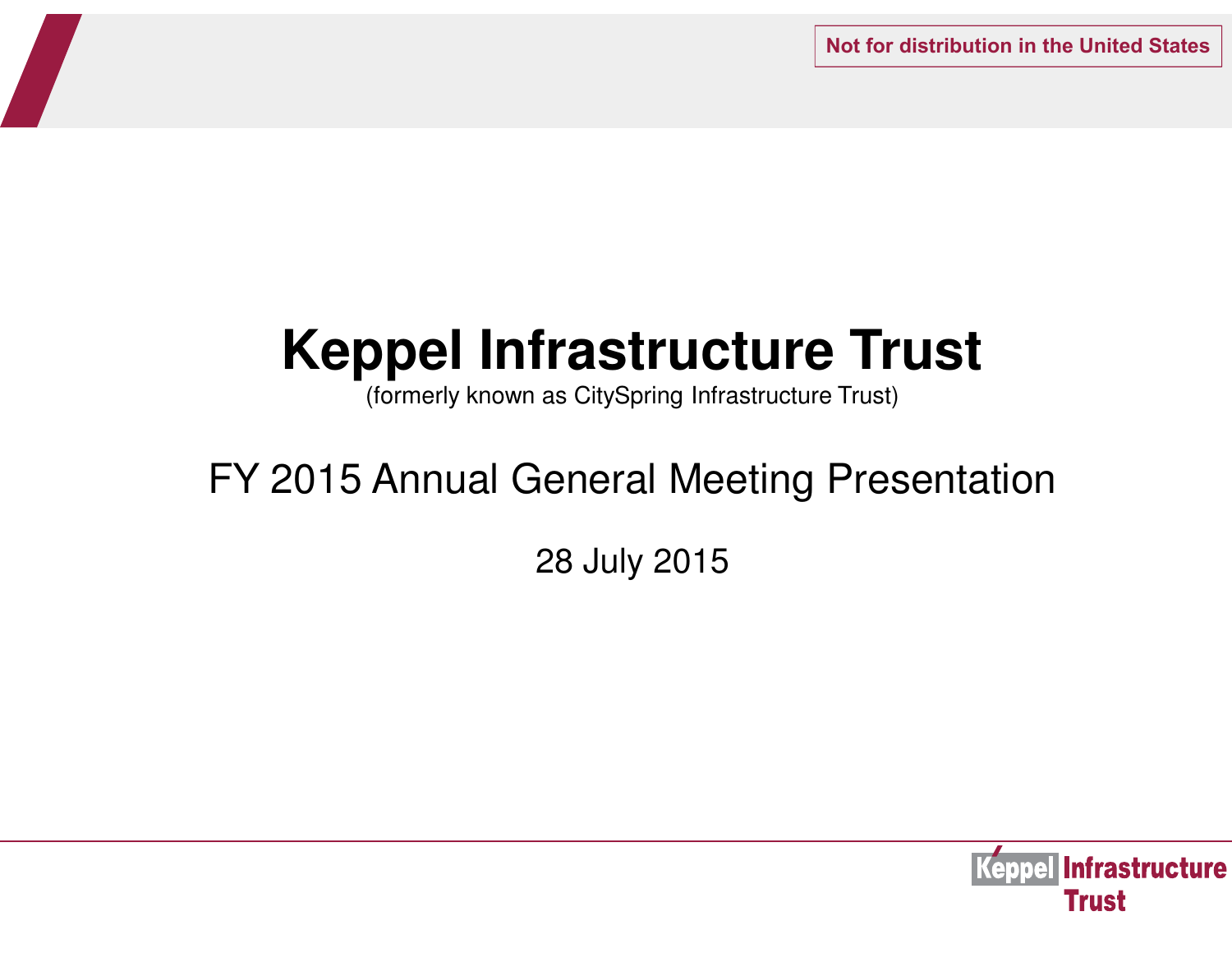## **Table of contents**

- **1. FY 2015 Key Financials at a glance**
- **2. Significant Events since FY 2015**
- **3. KIT Current Portfolio**

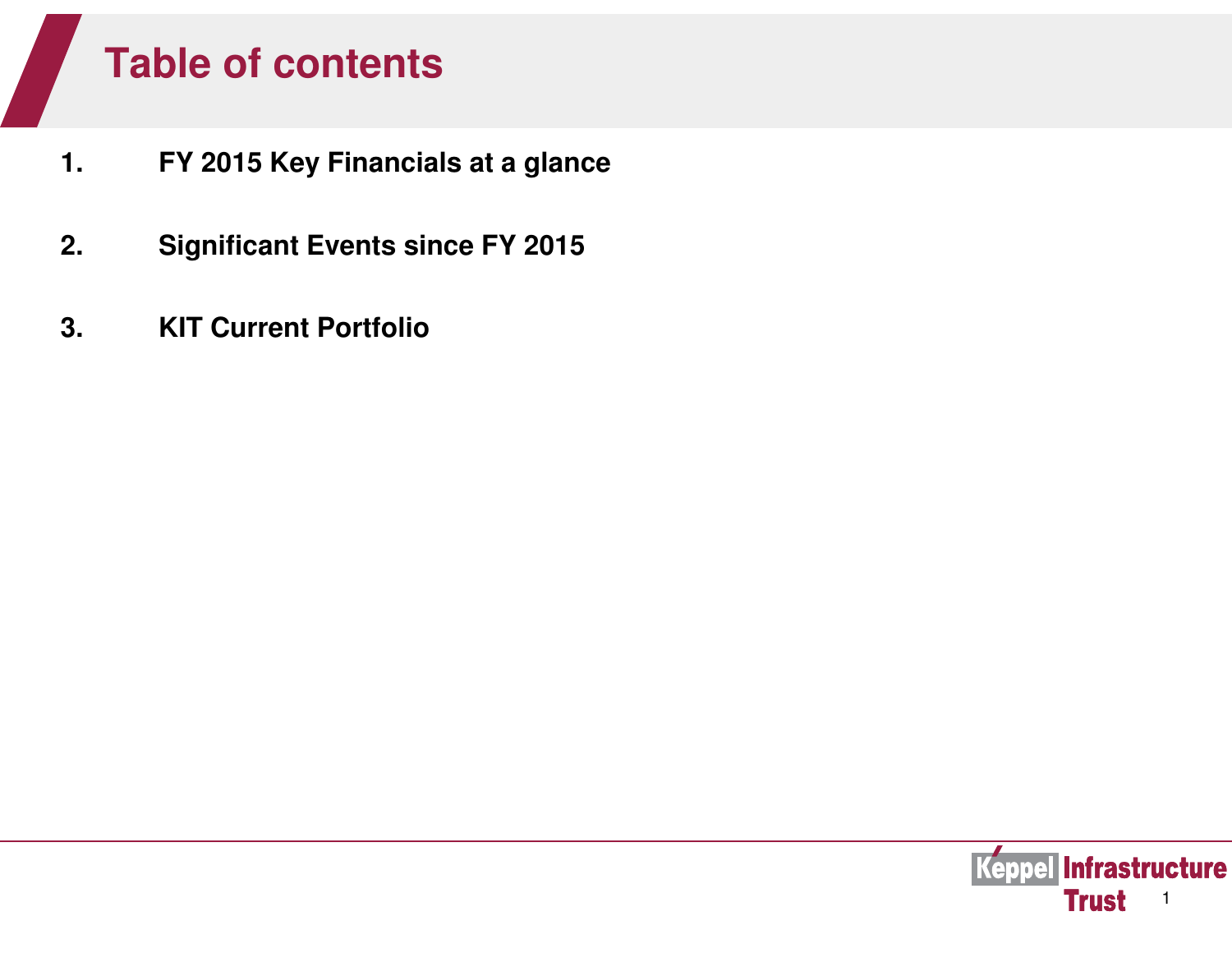# **FY 2015 Financials at a glance**

| <b>Total Distributions</b>    | <b>EBITDA</b>                 |
|-------------------------------|-------------------------------|
| \$49.8 million                | \$118.4 million               |
| <b>For FY 2015</b>            | <b>For FY 2015</b>            |
| <b>Distribution Per Unit</b>  | <b>NAV Per Unit</b>           |
| <b>3.28 cents</b>             | <b>12.3 cents</b>             |
| <b>For FY 2015</b>            | As at 31 March 2015           |
| <b>Distribution Yield</b>     | <b>Market Capitalisation</b>  |
| 6.1%                          | \$2.06 billion                |
| <b>Based on closing price</b> | <b>Based on closing price</b> |
| Of \$0.535 on 27 July 2015    | Of \$0.535 on 27 July 2015    |

Keppel Infrastructure **Trust** 2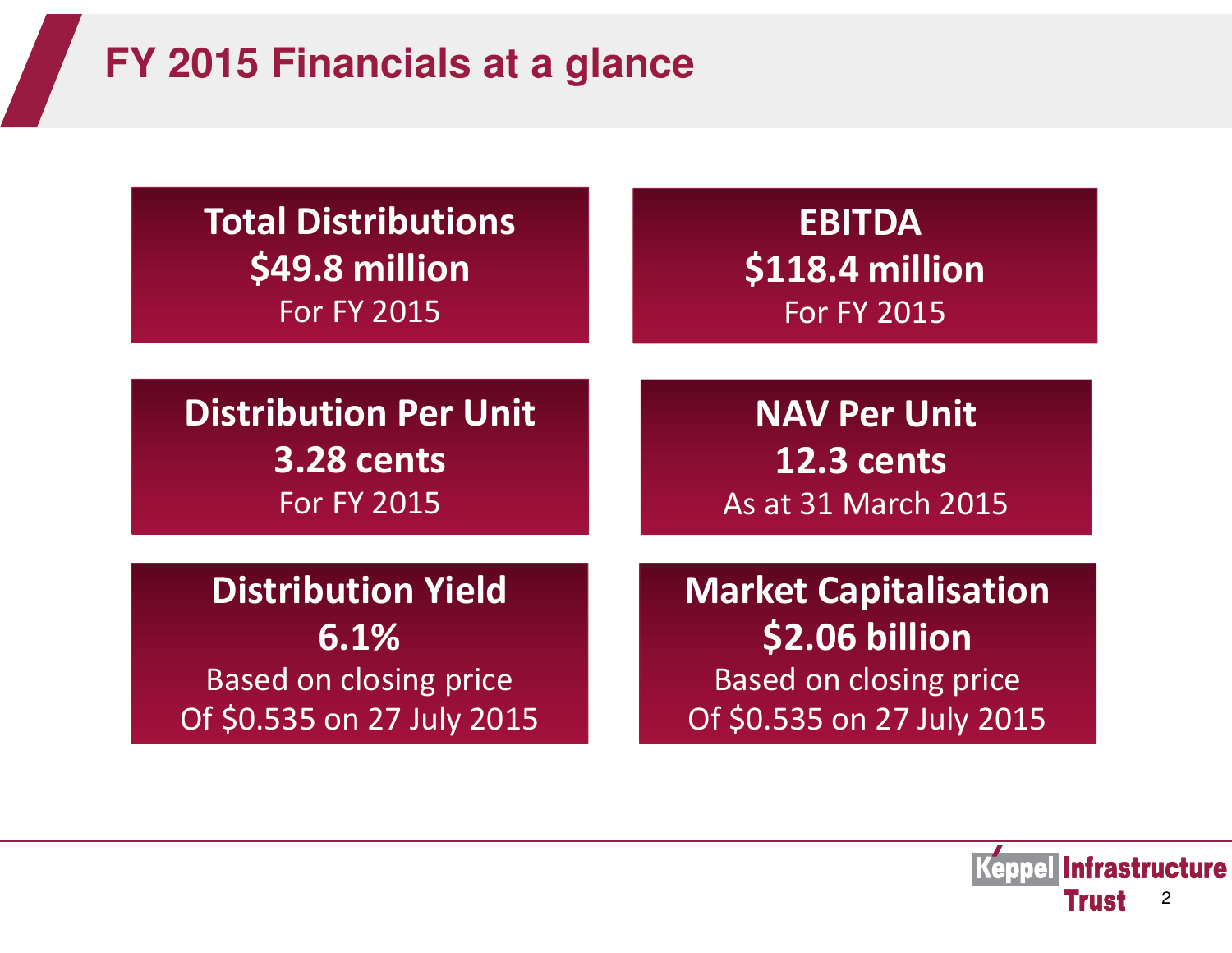## **Significant Events since FY 2015**



### **On 18 May 2015 On 30 June 2015**

**Acquisition of 51% interest in Keppel Merlimau Cogen Pte. Ltd. ("KMC") funded by Equity Fund Raising Exercise**

**A top-tier 1,300MW gas-fired power plant in Singapore**



(1) Keppel Infrastructure Fund Management Pte. Ltd., the trustee-manager of KIT ("Trustee-Manager").

- Based on Dec 2014 financial statements and KMC enterprise value of \$1,700m.
- (3) Based on 15 May unit price of \$0.555 and 30 June unit price of \$0.545

**Keppel Infrastructure Trust** 3